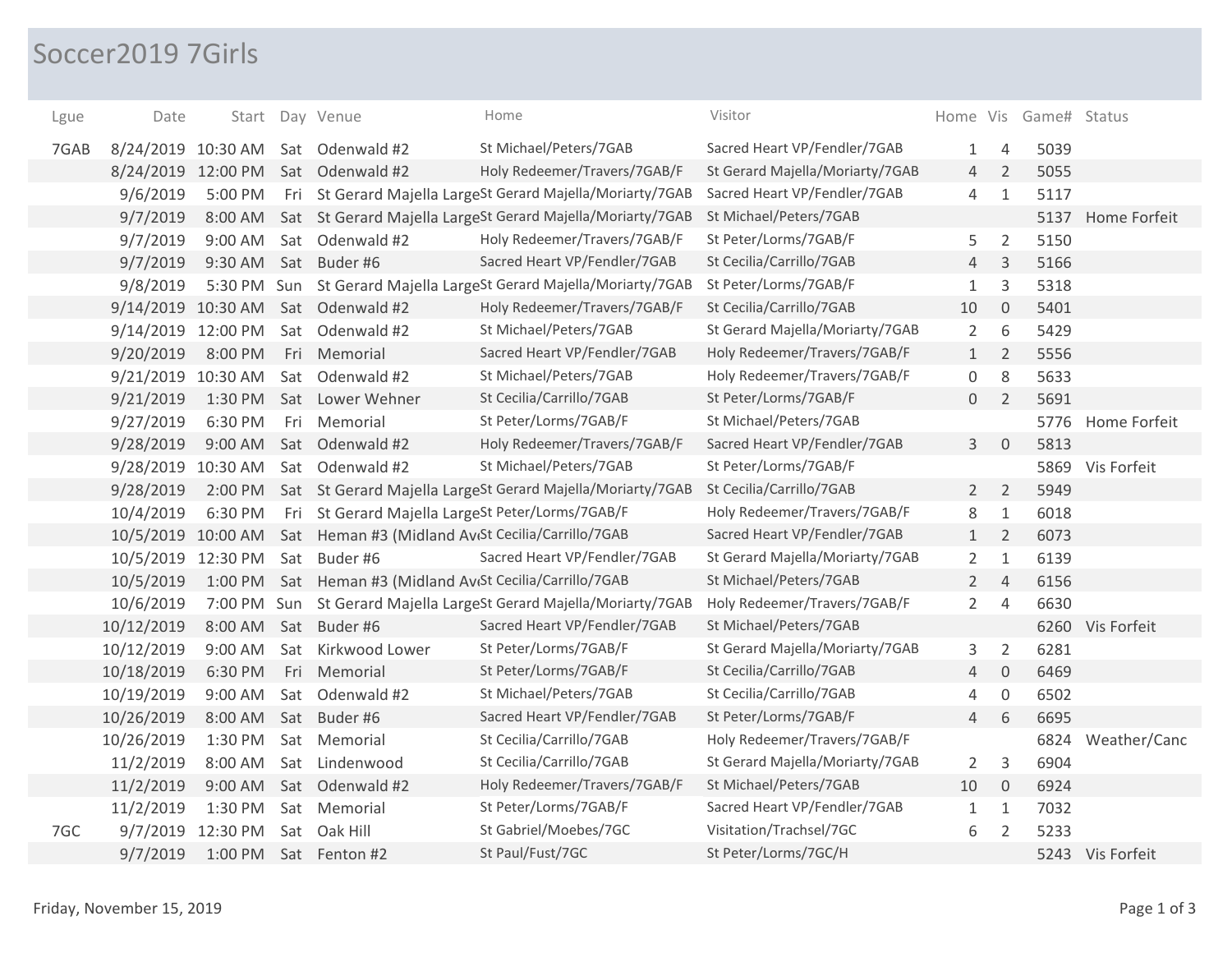| Lgue | Date                              |                   |     | Start Day Venue                                             | Home                                                       | Visitor                           |                |                | Home Vis Game# Status |              |
|------|-----------------------------------|-------------------|-----|-------------------------------------------------------------|------------------------------------------------------------|-----------------------------------|----------------|----------------|-----------------------|--------------|
| 7GC  | 9/7/2019                          | 3:00 PM           |     | Sat Oak Hill                                                | St Stephen/Allen/7GC                                       | St Margaret of Scotland/Reitenbac | 3              | $\overline{4}$ | 5274                  |              |
|      | 9/14/2019                         |                   |     | 12:30 PM Sat St Gerard Majella LargeVisitation/Trachsel/7GC |                                                            | St Stephen/Allen/7GC              | 8              | $\overline{4}$ | 5438                  |              |
|      | 9/14/2019                         | 3:30 PM           |     | Sat Lindenwood                                              | St Gabriel/Moebes/7GC                                      | St Paul/Fust/7GC                  | $\overline{2}$ | $\overline{4}$ | 5498                  |              |
|      | 9/21/2019 11:30 AM                |                   |     | Sat Fenton #2                                               | St Paul/Fust/7GC                                           | Visitation/Trachsel/7GC           | 5              | 5              | 5646                  |              |
|      | 9/28/2019                         | 8:30 AM           |     | Sat Fenton #2                                               | St Paul/Fust/7GC                                           | St Stephen/Allen/7GC              | $\mathbf{1}$   | $1\,$          | 5805                  |              |
|      | 9/28/2019                         |                   |     | 1:30 PM Sat Kirkwood Lower                                  | St Peter/Lorms/7GC/H                                       | Visitation/Trachsel/7GC           | 0              | $\mathbf{1}$   | 5931                  |              |
|      | 10/4/2019                         | 7:30 PM           | Fri | Berra                                                       | St Stephen/Allen/7GC                                       | St Gabriel/Moebes/7GC             | 0              | 5              | 5640                  |              |
|      | 10/5/2019                         | 8:00 AM           |     | Sat Lindenwood                                              | St Margaret of Scotland/Reitenbac St Paul/Fust/7GC         |                                   | 3              | $\overline{7}$ | 6030                  |              |
|      | 10/5/2019                         | 9:30 AM           |     | Sat St Gerard Majella LargeSt Stephen/Allen/7GC             |                                                            | St Gabriel/Moebes/7GC             | 0              | 6              | 6067                  |              |
|      | 10/5/2019                         | 1:30 PM           |     | Sat Kirkwood Lower                                          | Visitation/Trachsel/7GC                                    | St Peter/Lorms/7GC/H              | $\mathbf{1}$   | $\overline{2}$ | 6166                  |              |
|      | 10/12/2019                        | 8:30 AM           |     | Sat Fenton #2                                               | St Paul/Fust/7GC                                           | St Gabriel/Moebes/7GC             | $\overline{2}$ | $\overline{2}$ | 6275                  |              |
|      | 10/12/2019 12:00 PM               |                   |     | Sat Kirkwood Lower                                          | St Peter/Lorms/7GC/H                                       | St Stephen/Allen/7GC              | $2^{\circ}$    | $\overline{2}$ | 6357                  |              |
|      | 10/18/2019                        | 6:00 PM           | Fri | Berra                                                       | St Gabriel/Moebes/7GC                                      | St Margaret of Scotland/Reitenbac | $\overline{2}$ | 3              | 6465                  |              |
|      | 10/19/2019                        | 9:30 AM           |     | Sat Visitation Lower                                        | St Stephen/Allen/7GC                                       | Visitation/Trachsel/7GC           |                | $5$ 11         | 6522                  |              |
|      |                                   |                   |     | 10/19/2019 12:00 PM Sat Kirkwood Lower                      | St Peter/Lorms/7GC/H                                       | St Gabriel/Moebes/7GC             | 5              | $\overline{4}$ | 6584                  |              |
|      |                                   |                   |     | 10/19/2019 12:30 PM Sat Visitation Lower                    | Visitation/Trachsel/7GC                                    | St Paul/Fust/7GC                  | 1              | 7              | 6599                  |              |
|      | 10/26/2019                        | 9:30 AM           |     | Sat Visitation Lower                                        | Visitation/Trachsel/7GC                                    | St Gabriel/Moebes/7GC             | 3              | $\mathsf{3}$   | 6741                  |              |
|      | 10/26/2019 10:00 AM Sat Fenton #2 |                   |     |                                                             | St Paul/Fust/7GC                                           | St Stephen/Allen/7GC              |                |                | 6747                  | Weather/Canc |
|      | 11/2/2019 10:00 AM                |                   |     | Sat Fenton #2                                               | St Gabriel/Moebes/7GC                                      | St Paul/Fust/7GC                  | 3              | $\overline{2}$ | 6951                  |              |
|      | 11/2/2019                         | 2:00 PM           |     | Sat Lindenwood                                              | St Margaret of Scotland/Reitenbac St Stephen/Allen/7GC     |                                   | $2^{\circ}$    | 4              | 7045                  |              |
|      | 11/9/2019                         | 3:30 PM           |     | Sat Lindenwood                                              | St Margaret of Scotland/Reitenbac Visitation/Trachsel/7GC  |                                   | 0              | 5              | 7233                  |              |
| 7GD  | 8/24/2019 10:30 AM                |                   |     | Sat Lower Wehner                                            | St John Paul II/Bardgett/7GD                               | MQP/Hennessy/7GD                  | 3              | $\mathbf{1}$   | 5038                  |              |
|      | 8/24/2019                         |                   |     | 1:00 PM Sat Pacific City Park #3                            | Ste Genevieve/Janisch/7GD                                  | St Bridget/Payne/7GD              | 3              | $\overline{2}$ | 5066                  |              |
|      | 8/24/2019                         | 3:00 PM           |     | Sat Odenwald #2                                             | Holy Redeemer/Travers/7GD/H                                | St Margaret of Scotland/Reitenbac |                |                | 5090                  | Home Forfeit |
|      |                                   | 9/7/2019 10:00 AM |     |                                                             | Sat Heman #3 (Midland Av(Our Lady of Lourdes/Matyiko/7GD   | St Bridget/Payne/7GD              | 4              | $\overline{2}$ | 5174                  |              |
|      |                                   | 9/7/2019 12:00 PM |     | Sat Odenwald #2                                             | MQP/Hennessy/7GD                                           | Ste Genevieve/Janisch/7GD         | $\mathbf{1}$   | 5              | 5225                  |              |
|      | 9/8/2019                          | 6:30 PM Sun       |     | Memorial                                                    | Annunciation/Zarky/7GD                                     | Holy Redeemer/Travers/7GD/H       | $\overline{2}$ | 8              | 5319                  |              |
|      |                                   |                   |     | 9/14/2019 12:00 PM Sat Lower Wehner                         | MQP/Hennessy/7GD                                           | St Bridget/Payne/7GD              | $\mathbf{1}$   | $\mathbf 0$    | 5427                  |              |
|      | 9/14/2019                         |                   |     |                                                             | 1:00 PM Sat Heman #3 (Midland AvtSte Genevieve/Janisch/7GD | Christ the King/Finney/7GD        | 5              | $\overline{2}$ | 5451                  |              |
|      | 9/14/2019                         | 2:30 PM           |     |                                                             | Sat Heman #3 (Midland AvtOur Lady of Lourdes/Matyiko/7GD   | Annunciation/Zarky/7GD            |                | 5              | 5483                  |              |
|      | 9/20/2019                         | 6:30 PM           | Fri | Memorial                                                    | Annunciation/Zarky/7GD                                     | St Bridget/Payne/7GD              | 0              | 4              | 5551                  |              |
|      | 9/21/2019 10:00 AM                |                   |     |                                                             | Sat Heman #3 (Midland Av Christ the King/Finney/7GD        | MQP/Hennessy/7GD                  | $\mathbf{1}$   | $\overline{4}$ | 5608                  |              |
|      | 9/21/2019 10:20 AM                |                   |     | Sat St John Paul II Upper                                   | St John Paul II/Bardgett/7GD                               | St Margaret of Scotland/Reitenbac | 7              | 3              | 5623                  |              |
|      |                                   |                   |     | 9/21/2019 12:00 PM Sat Odenwald #2                          | Holy Redeemer/Travers/7GD/H                                | Our Lady of Lourdes/Matyiko/7GD   | 4              | 2              | 5663                  |              |
|      | 9/28/2019 10:00 AM                |                   |     | Sat Pacific City Park #3                                    | St Bridget/Payne/7GD                                       | St John Paul II/Bardgett/7GD      | $\overline{2}$ | 1              | 5845                  |              |